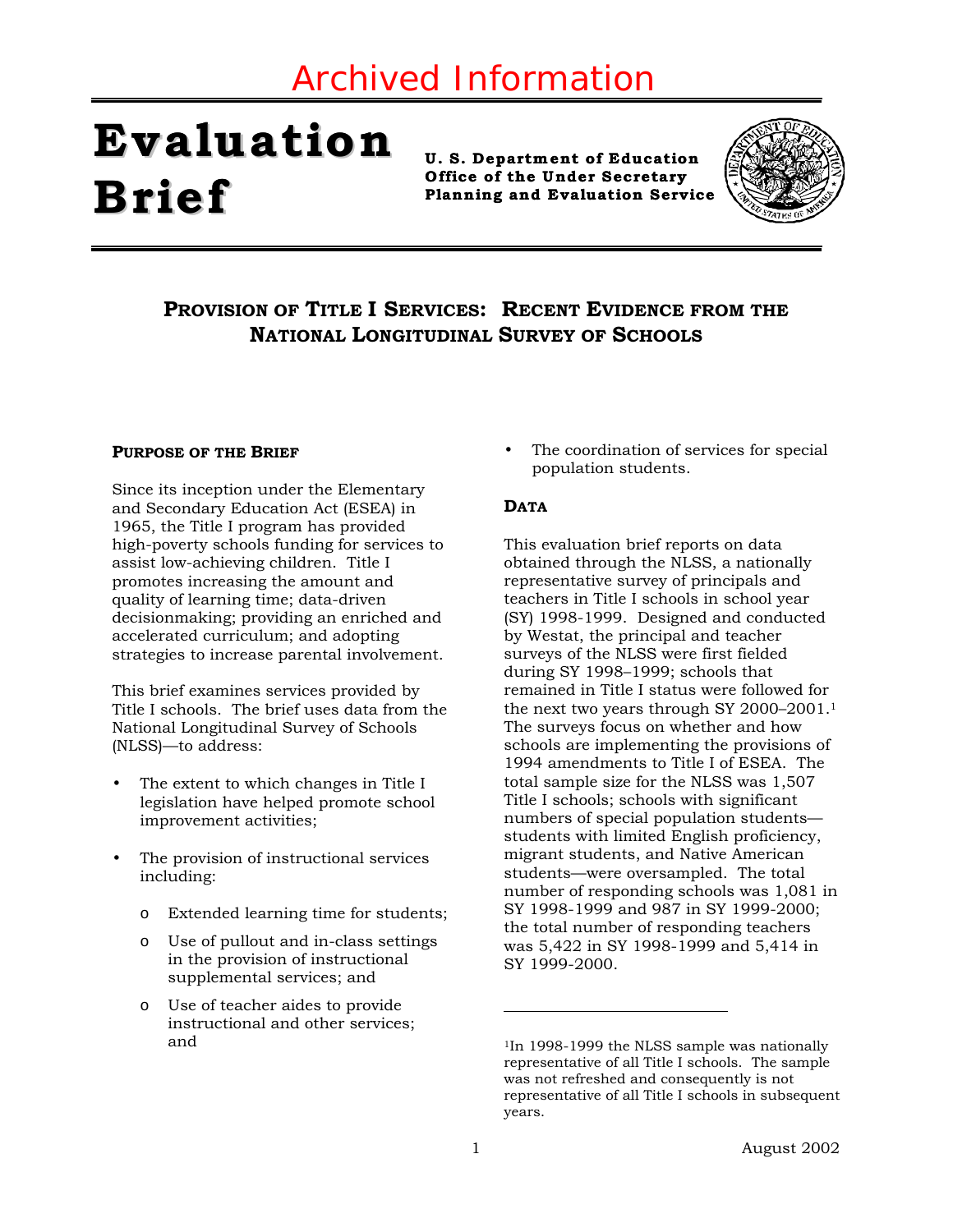It should be kept in mind that the analyses reported here are based on survey data, which rely on respondents' self-reports. Self-reports may reflect socially desirable responses. In addition, the findings generally present sub-group comparisons among variables of interest and are not meant to suggest causality.

#### **PRINCIPALS REPORTED THAT CHANGES UNDER THE 1994 REAUTHORIZATION HELPED THEIR SCHOOL**

The 1994 reauthorization of Title I represented a shift in the program's vision for helping children. The "new Title I" was grounded in the proposition that "all children can master challenging content and complex problem-solving skills" (Sec.  $6301(c)(1)$ . The purpose of the law was to "enable schools to provide opportunities for children served to acquire the knowledge and skills contained in the challenging State content standards and to meet the challenging State performance standards developed for all children" (Sec. 6301(d)). These changes were emphasized in the 2002 amendments to ESEA as well.

The centerpiece on which these new expectations rested was a simple two-part strategy: (a) setting high standards and holding education systems accountable for results, and (b) providing flexibility in the use of resources by schools, especially for high-poverty schools (defined as those having 50 percent or more of their students eligible for free/reduced price lunch) to encourage schoolwide approaches to reform.

By design, the 1994 reauthorization of Title I aimed to increase the flexibility of schools to identify students for services, minimize pullout programs, and extend learning time in order to promote schoolwide reform. The new flexibility included expanded opportunities for high-poverty schools to use Title I money for schoolwide programs to integrate services, strategies, and resources to comprehensively reform the entire instructional program. Schoolwide

programs allow high-poverty schools to use Title I money in combination with other federal, state, and local funds, to improve the entire educational program for *all* their students unlike targeted assistance programs, which provide services only to children identified as failing or most at risk of failing to meet a state's content and student performance standards.

Over 60 percent of principals in all Title I schools reported that these changes in the Title I legislation helped their schools in these various ways. The effects of the changes in Title I legislation have been significantl[y2](#page-1-0) larger in schools with schoolwide programs than in schools with targeted assistance programs (Exhibit 1), perhaps due to the increased flexibility allowed to schools running schoolwide programs.

Principals in schoolwide Title I schools were significantly more likely than principals in targeted assistance schools to report that the changes in the legislation helped their school:

- Have more flexibility in identifying students for services (85 percent compared to 66 percent);
- Minimize pullout programs (75 percent compared to 61 percent); and
- Extend learning time (75 percent compared to 53 percent).

<span id="page-1-0"></span><sup>2</sup>Throughout this brief, "significant" is used in a statistical sense, to indicate that the difference between two estimates is significant at a 0.05 probability level or better.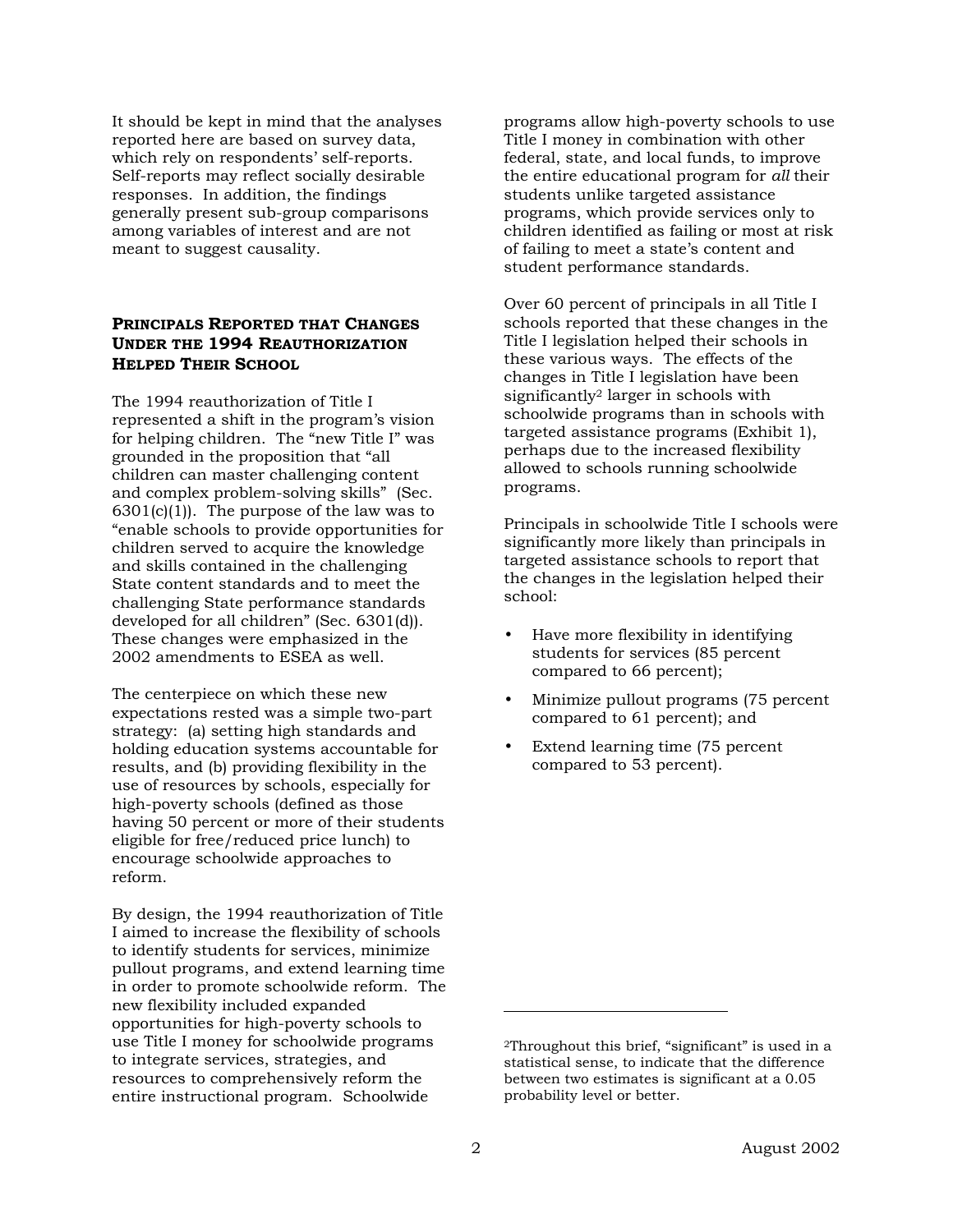

#### **Exhibit 1. School Activities Promoted "To a Moderate Extent" or "To a Great Extent" by Changes in Title I Legislation, SY 1998-1999**

**Exhibit reads: 85 percent of principals in Title I schoolwide schools reported that changes in Title I legislation had helped their school to have more flexibility in identifying students for services "to a moderate extent" or "to a great extent" compared with 66 percent of principals in targeted assistance schools and 75 percent of principals in all Title I schools.**  Source: NLSS Principal Survey, SY 1998-1999, Section D, Q. PD1

#### **DISTRICT CONTROL OVER THE USE OF FUNDS WAS A CHALLENGE IN COORDINATING FEDERAL RESOURCES WITH OTHER FUNDS**

When principals were asked about the challenges they faced in coordinating federal resources with other school funds, about two-thirds of the principals in both

years responded that district control over the use of funds was a challenge (Exhibit 2). In SY 1999-2000, 41 percent of principals reported that they were unclear on what funds could be combined, creating a challenge in coordinating different sources of funding. This was significantly lower than the percentage reporting uncertainty as a challenge in SY 1998- 1999.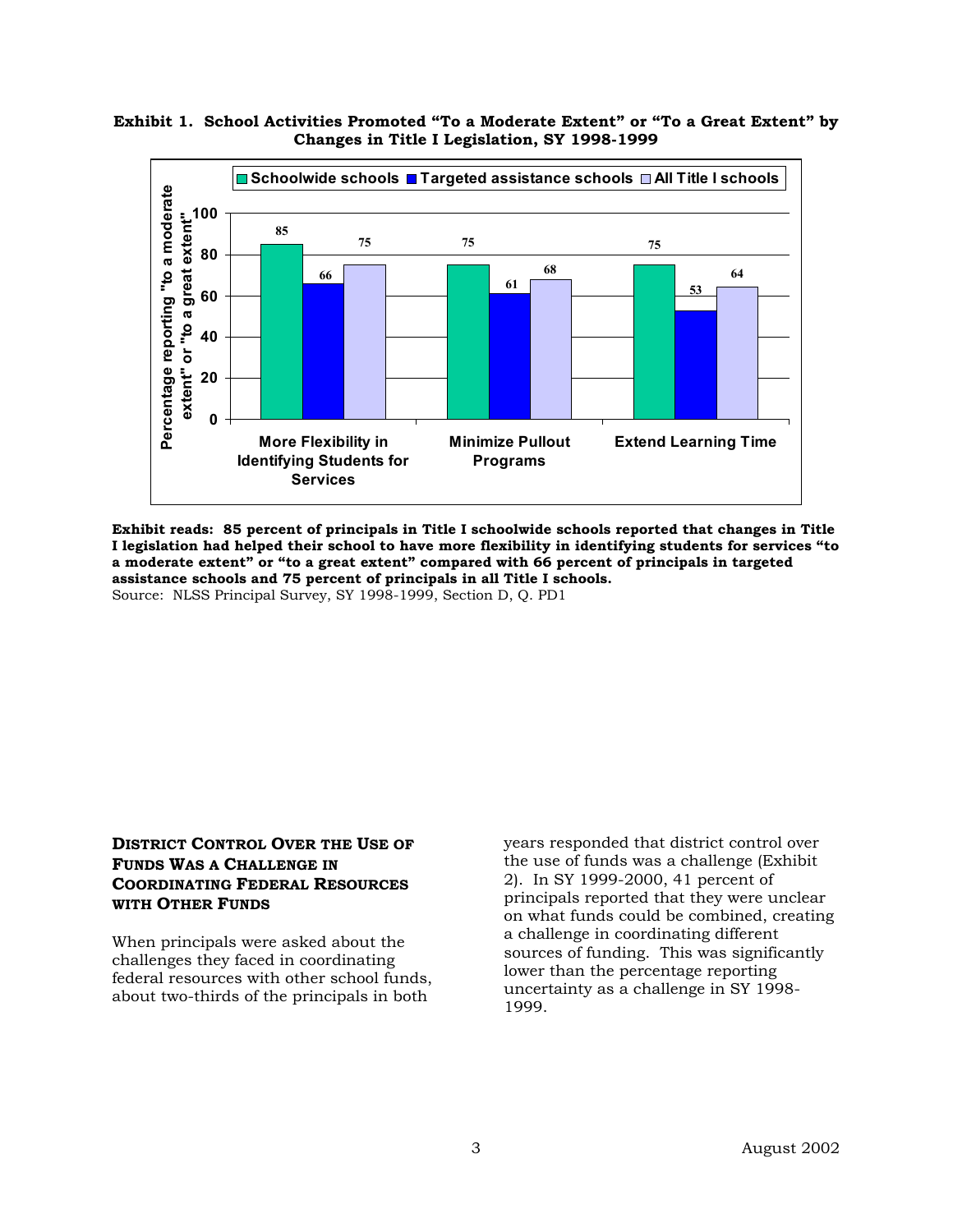

**Exhibit 2. Challenges in Coordinating Federal Resources with Other Funds, by School Year**

**Exhibit reads: In SY 1998-1999, 65 percent of principals in Title I schools reported that district control was a challenge in coordinating federal resources with other funds compared with 66 percent of principals in Title I schools in SY 1999-2000.** 

Source: NLSS Principal Survey, SY 1999-1998, SY 1999-2000, Section D, Q. PD26

#### **THE PERCENTAGE OF TITLE I SCHOOLS OFFERING BEFORE- OR AFTER-SCHOOL PROGRAMS INCREASED SIGNIFICANTLY IN SY 1999-2000**

The recent National Assessment of Title I report, *High Standards for All Students*, points out that: "Relying exclusively on learning during the school day is simply not sufficient for all students to reach high standards. Extended learning time programs are a potentially promising strategy to provide the needed extra instructional time and additional learning opportunities, particularly for lowerachieving students.["3](#page-3-0) The NLSS offers data on the extent to which Title I schools are offering extended-time programs (such as before- or after-school programs, summer or intersession programs, extended school year programs, and weekend and yearround programs) and the number of students being served by these programs.

The percentages of Title I schools offering extended-time programs and the percentages using Title I money to fund their programs in SY 1999-2000 are shown in Exhibit 3. Sixty-nine percent of Title I schools offered before- or after-school programs in SY 1999-2000. This represents a significant increase from SY 1998-1999 when 53 percent of principals reported that their school offered before- or after-school programs. These findings are consistent with trends found by the National Association of Elementary School Principals (NAESP). In a recent telephone survey, NAESP found that two-thirds of elementary and middle schools offered an after-school program and that 29 percent had established the program within the past three years (Belden, Russonello, & Stewart, 2001).

<span id="page-3-0"></span><sup>3</sup>U.S. Department of Education, 2001:3.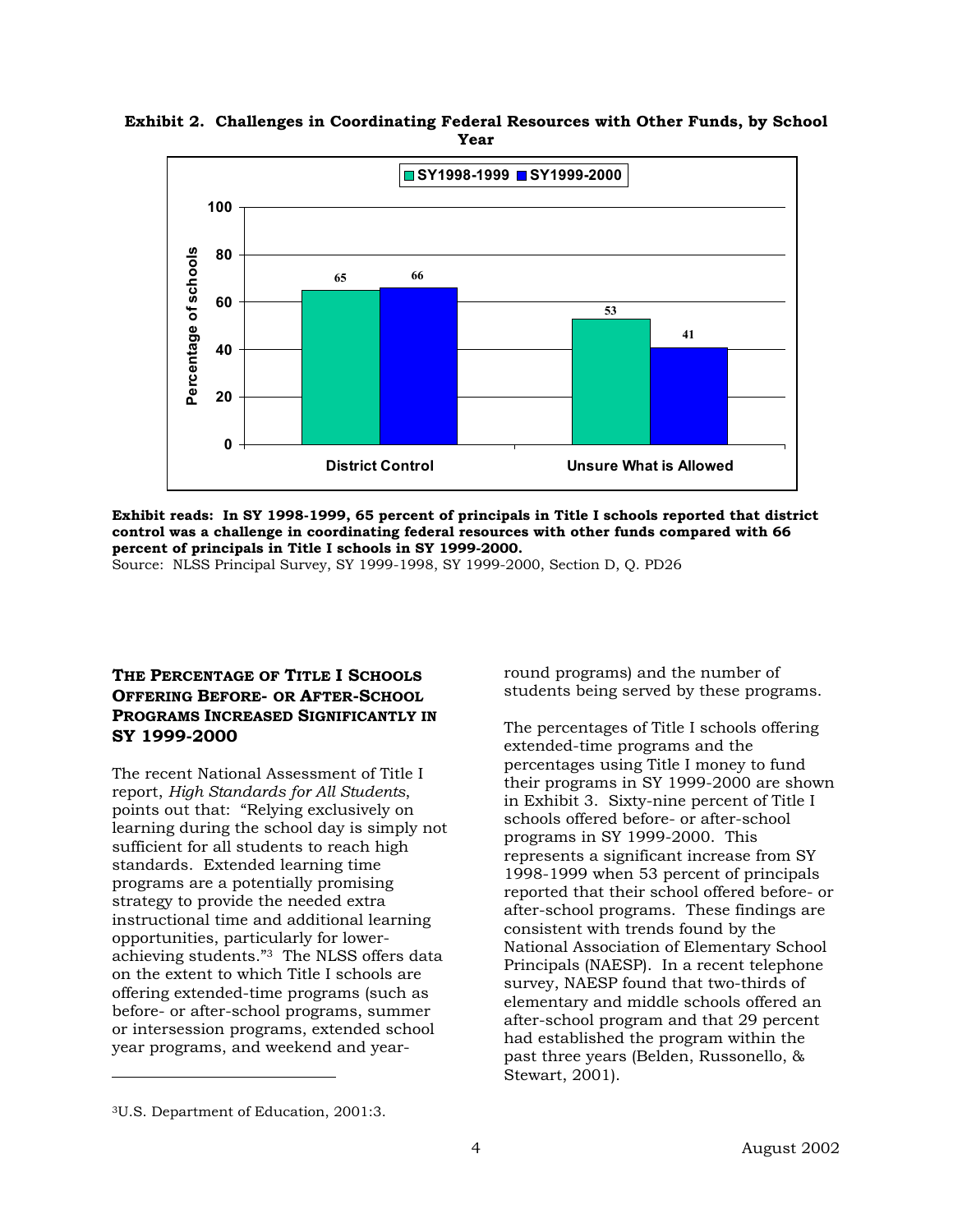**Exhibit 3. Percentage of Principals in Title I Schools Reporting Their School has Extended-Time Programs and Whether Program is Funded by Title I, SY 1999-2000** 



**Exhibit reads: 69 percent of principals in Title I schools reported that their school offered a before- or after-school program; 30 percent of principals in Title I schools reported that this program was funded by Title I; the remaining 39 percent reported that the program was not funded by Title I.** 

Source: NLSS Principal Survey, SY 1999-2000, Section D, Q. PD10

About two-thirds of schools offered summer or intersession programs while 28 percent had extended school year programs. Few Title I schools—less than 10 percent—had a year-round or weekend program. In general, about half the Title I schools with an extended-time program reported using Title I funds to support the program.

Principals in the highest-poverty schools (defined as schools having more than 75 percent of their students eligible for free/reduced price lunch) were more likely than principals in the lowest-poverty schools (defined as schools having less than 35 percent of their students eligible for free/reduced price lunch) to report offering programs that extend school time and using Title I funds to support the programs. However, the only two significant differences were for weekend programs and year-round programs.

#### **THE HIGHEST-POVERTY SCHOOLS OFFERED MORE HOURS OF EXTENDED LEARNING TIME THAN THE LOWEST-POVERTY SCHOOLS**

Overall, before- and after-school programs were offered for about eight hours per week, over roughly seven months of the year. Not surprisingly, summer/intersession and extended school year programs were offered for more hours per week but fewer weeks per year—approximately 17 hours per week over six to seven weeks of the year.

The average number of hours added to the school year through extended-time programs in SY 1999-2000 is shown in Exhibit 4.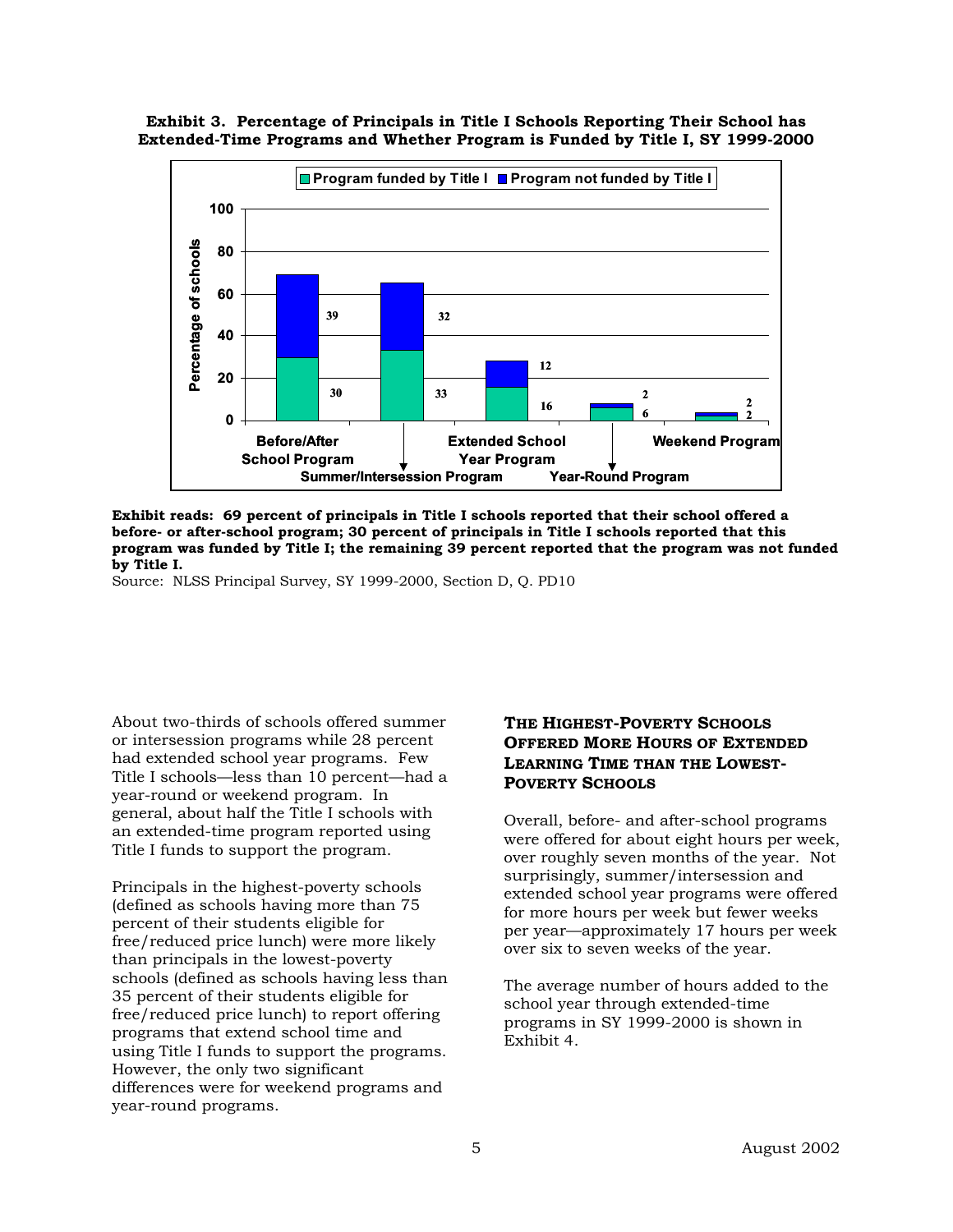#### **Exhibit 4. Average Number of Hours Per Year Added to the School Year by Extended-Time Programs, by School and Poverty Level, SY 1999-2000**



#### **Exhibit reads: Before- or after-school programs added an average of 337 hours to the school year in the lowest-poverty elementary schools; 227 hours in the highest-poverty elementary schools; 184 hours in the lowest-poverty secondary schools; and 279 hours in the highest-poverty secondary schools.**

Source: NLSS Principal Survey, SY 1999-2000, Section D, Q. PD10A

Note: Question asked of principals who reported that their school offered the specific program.

With some exceptions,<sup>4</sup> the highest-poverty schools, both elementary and secondary, were significantly more likely to offer programs for longer periods of time than the lowest-poverty schools. For example, compared with the lowest-poverty elementary schools, the highest-poverty elementary schools offered significantly more hours of summer/intersession programs (101 hours compared to 71 hours) and extended year programs (148 hours compared to 54 hours). At the secondary school level, the highest-poverty schools offered significantly more hours through before- and after school programs (279 hours compared to 184 hours) and

-

extended-year programs (123 hours compared to 65 hours) than did the lowestpoverty schools.

#### **ALTHOUGH A LARGE NUMBER OF TITLE I SCHOOLS OFFERED EXTENDED-TIME INSTRUCTIONAL PROGRAMS, THE PROGRAMS THEMSELVES SERVED SMALL NUMBERS OF STUDENTS.**

Exhibit 5 shows the average percentages of students served by the various programs. Before- or after-school programs served about one-fifth of the students in Title I schools; summer programs served 17 percent of students; and extended school year programs served 15 percent of students.

<span id="page-5-0"></span><sup>4</sup>While differences in before- or after-school programs in elementary schools and summer programs in secondary schools were large, they were not significantly different by poverty level due to large standard errors.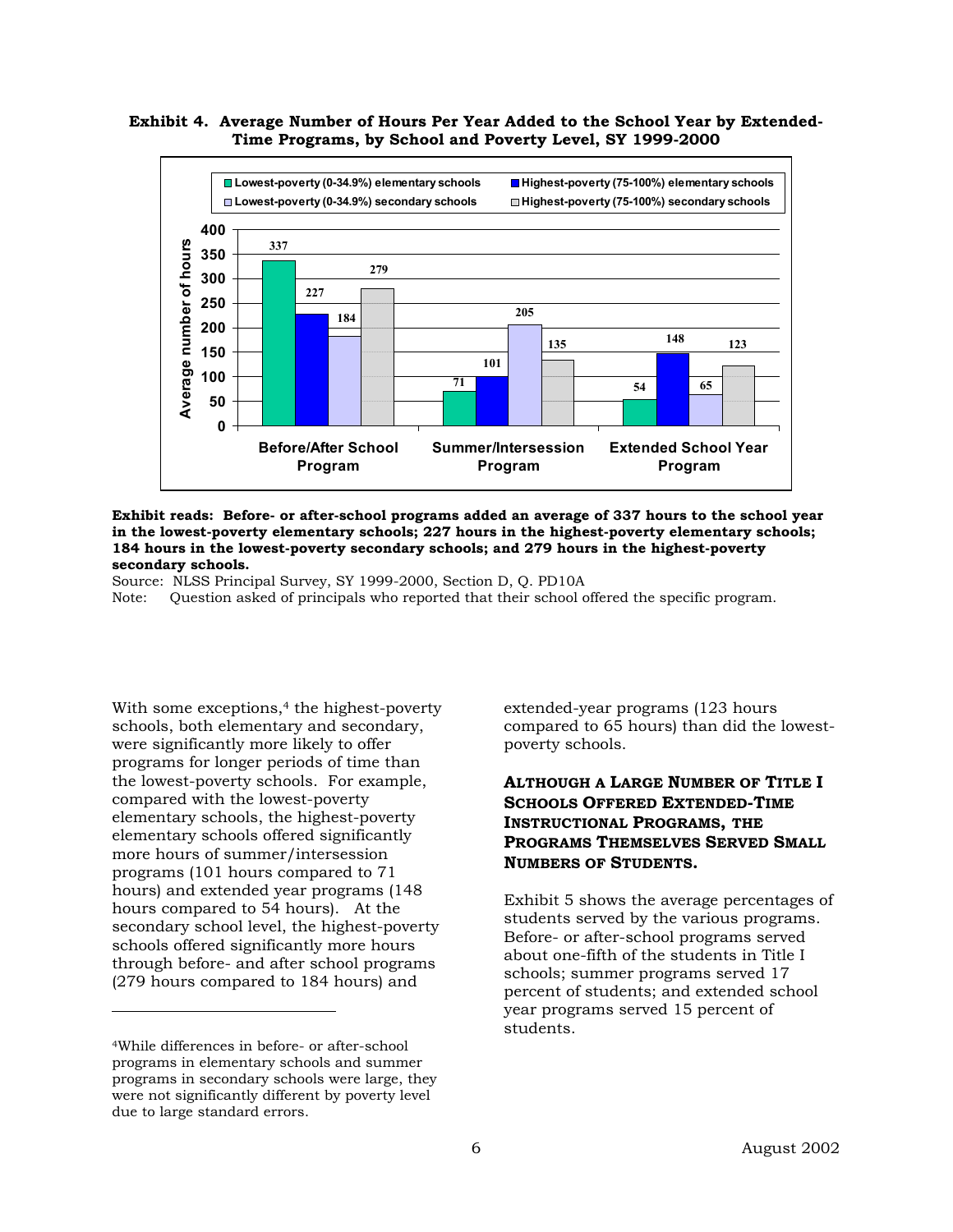#### **Exhibit 5. Average Percentage of Students Served by Extended-Time Programs, by Poverty Status of School, SY 1999-2000**



**Exhibit reads: The average percentage of students served by the before- or after-school program in the lowest-poverty Title I schools was 18 percent; the corresponding percentages in the highestpoverty Title I schools and all Title I schools were 26 and 20 percent, respectively.**  Source: NLSS Principal Survey, SY 1999-2000, Section D, Q. PD10A

Note: Question asked of principals who reported that their school offered the specific program.

Programs offered by the highest-poverty schools served larger percentages of students in those schools compared with programs offered by the lowest-poverty schools. For example, before- or afterschool programs served, on average, about 18 percent of students in the lowest-poverty Title I schools compared with 26 percent of students in the highest-poverty Title I schools. The difference in the percentages of students served by summer programs is even greater: 15 percentage points.

#### **SCHOOLS WERE MORE LIKELY TO OFFER SUPPLEMENTAL INSTRUCTION IN READING THAN IN MATHEMATICS**

In SY 1999-2000, principals in Title I schools were more likely to report that their school offered supplemental instruction in reading (89 percent) than in mathematics (69 percent). Both supplemental instructional services were largely funded

by Title I funds. The highest-poverty schools were more likely to offer these supplemental services than the lowestpoverty schools. For example, 95 percent of the highest-poverty elementary schools offered supplemental instructional services in reading compared with 83 percent of the lowest-poverty elementary schools; 80 percent of the highest-poverty secondary schools offered supplemental instructional services in mathematics compared with 64 percent of the lowest-poverty secondary schools.

#### **SUPPLEMENTAL SERVICES IN SCHOOLWIDE AND TARGETED ASSISTANCE SCHOOLS WERE PROVIDED IN BOTH IN-CLASS AND PULLOUT SETTINGS**

One of the goals of the reauthorized Title I was to minimize pullout programs and to ensure that Title I students received the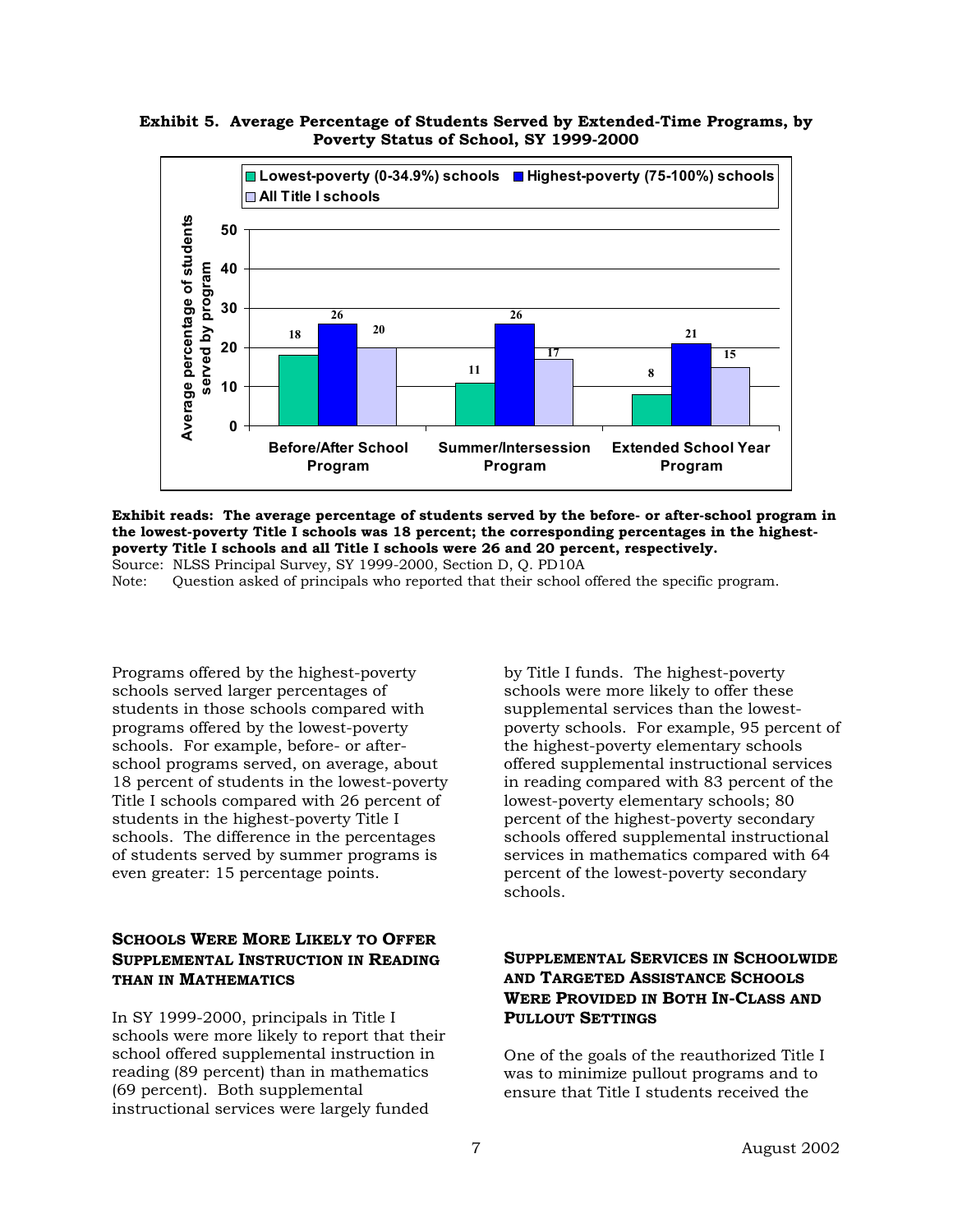same instructional opportunities as other students.

Well over 90 percent of elementary schools reported having in-class supplemental instructional services, as did 86 percent of secondary schools, all largely funded by Title I, regardless of whether the school was a schoolwide or a targeted assistance school.

Both elementary and secondary schoolwide schools reported lower incidence of pullout services than did targeted assistance schools (Exhibit 6). Sixty-eight percent of elementary and 55 percent of secondary schoolwides reported having pullout services for their students compared with 81 and 60 percent of elementary and secondary targeted assistance schools respectively.

About 73 percent of teachers in schoolwide elementary schools reported that their students received supplemental instructional services compared with 90 percent of teachers in targeted assistance schools (Exhibit 7). This difference was significant. As Exhibit 7 also shows, supplemental instructional services were much more likely to be provided in a pullout setting than in an in-class setting in schoolwide and targeted assistance schools. Overall, 83 percent of teachers in all Title I elementary schools reported supplemental services were provided in a pullout setting, 52 percent in an in-class setting, and 37 percent (not shown) in both settings.

While the exhibit does not show data on secondary school teachers, the results were similar. For example, 69 percent of teachers in Title I secondary schools reported that supplemental services were provided in pullout settings compared with 39 percent who reported that services were provided in class. There was little difference by whether the school was a schoolwide or a targeted assistance school.

#### **SOME STUDENTS WERE MISSING ACADEMIC INSTRUCTION WHILE RECEIVING SUPPLEMENTAL SERVICES**

Fifty-three percent of teachers who reported their students were pulled out of class to receive supplemental services reported that students missed their teachers' core academic instruction.[5](#page-7-0) Students who were pulled out of regular instruction were more likely to miss instruction in social studies or science rather than reading or mathematics. For example, while 35 percent of teachers reported that students missed social studies or science, 22 percent reported that students missed reading and 16 percent reported that students missed mathematics.

#### **TEACHER AIDES WERE WIDELY USED TO ASSIST WITH INSTRUCTION**

As noted by the recent National Assessment of Title I report, *High Standards for All Students*, the widespread use of paraprofessionals, and their involvement in direct instruction, is a cause for concern if they do not have the educational background necessary to teach students.[6](#page-7-1)  Another recent study reported that only one-quarter of paraprofessionals have an undergraduate degree, and that this percentage is even lower in the highestpoverty schools.[7](#page-7-2)

<span id="page-7-0"></span><sup>5</sup>Core academic instructional classes include mathematics, reading, science, and social

<span id="page-7-2"></span><span id="page-7-1"></span>studies. 6U. S. Department of Education, 2001:37-38. 7Chambers et al., 1999.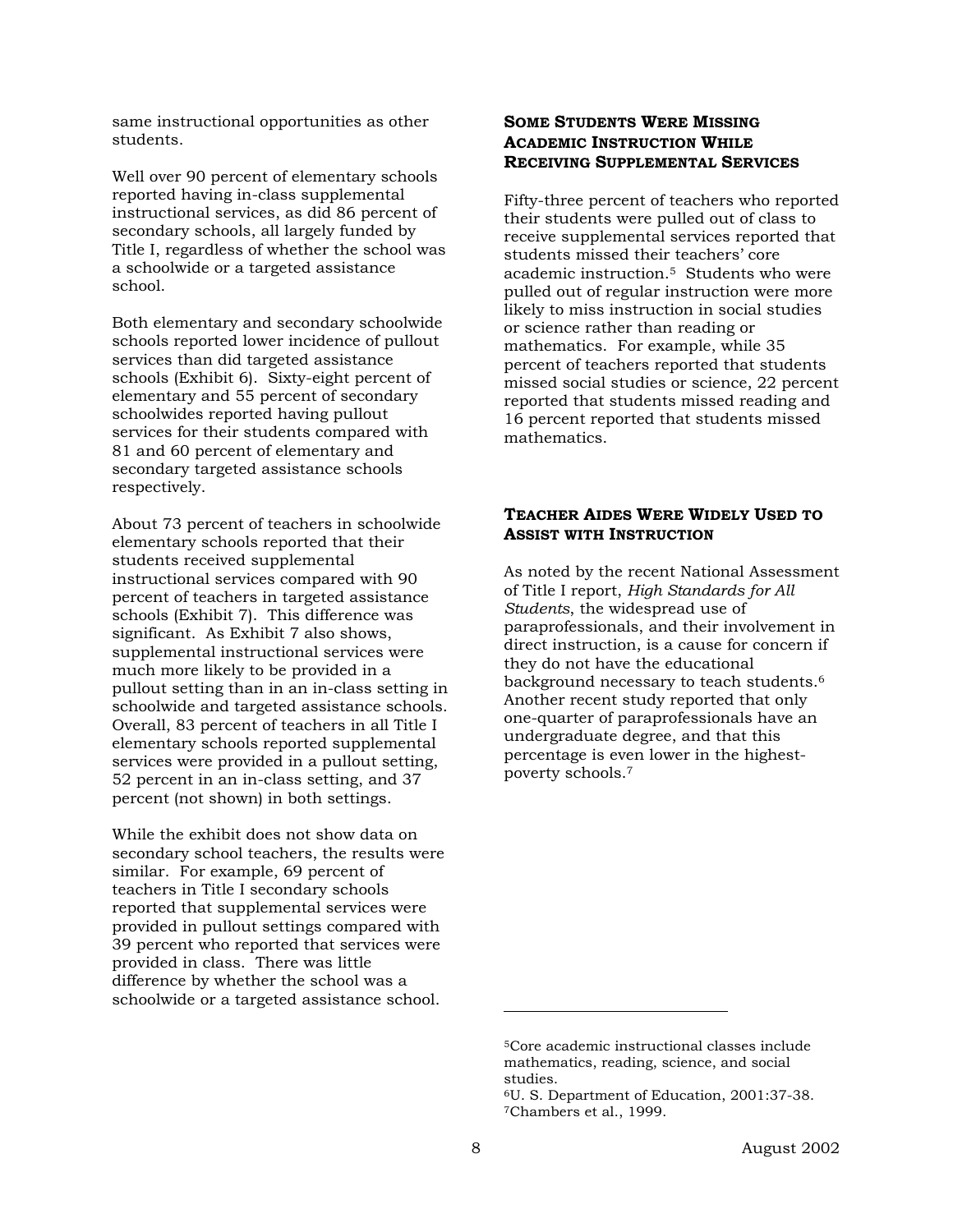**Exhibit 6. Principal Reports of Whether Their School has Pullout Services and Whether These Services are Funded by Title I, by School Level and Title I Type, SY 1999-2000** 



**Exhibit reads: 68 percent of principals in schoolwide Title I elementary schools reported having services that served children in a pullout setting; 50 percent of principals in schoolwide Title I elementary schools reported using Title I funds for these services; the remaining 18 percent of principals reported that the program was not funded by Title I.**  Source: NLSS Principal Survey, SY 1999-2000, Section D, Q. PD10

#### **Exhibit 7. Reports of Classroom Teachers of How Supplemental Services are Provided in Elementary Schools, by Title I Type, SY 1999-2000**

|                                                                                               | Title I Elementary Schools  |                        |                                      |
|-----------------------------------------------------------------------------------------------|-----------------------------|------------------------|--------------------------------------|
|                                                                                               | Schoolwide                  | Targeted<br>Assistance | All Title I<br>Elementary<br>Schools |
|                                                                                               | Percentage responding "yes" |                        |                                      |
| Do your (Title I) students receive any<br>supplemental services in<br>mathematics or reading? | 72.5                        | 89.8                   | 80.0                                 |
| Are the supplemental services<br>provided in your class? <sup>a</sup>                         | 50.7                        | 53.4                   | 52.0                                 |
| Are the supplemental services<br>provided in a pullout setting? <sup>a</sup>                  | 79.7                        | 85.7                   | 82.6                                 |

**Exhibit reads: In schoolwide Title I elementary schools, 72.5 percent of teachers reported that their students received supplemental services in mathematics or reading**.

Source: NLSS Teacher Survey, SY 1999-2000, Section C, Q. TC3, TC4, TC7

Notes: aAsked of classroom teachers who reported having students who receive supplemental services.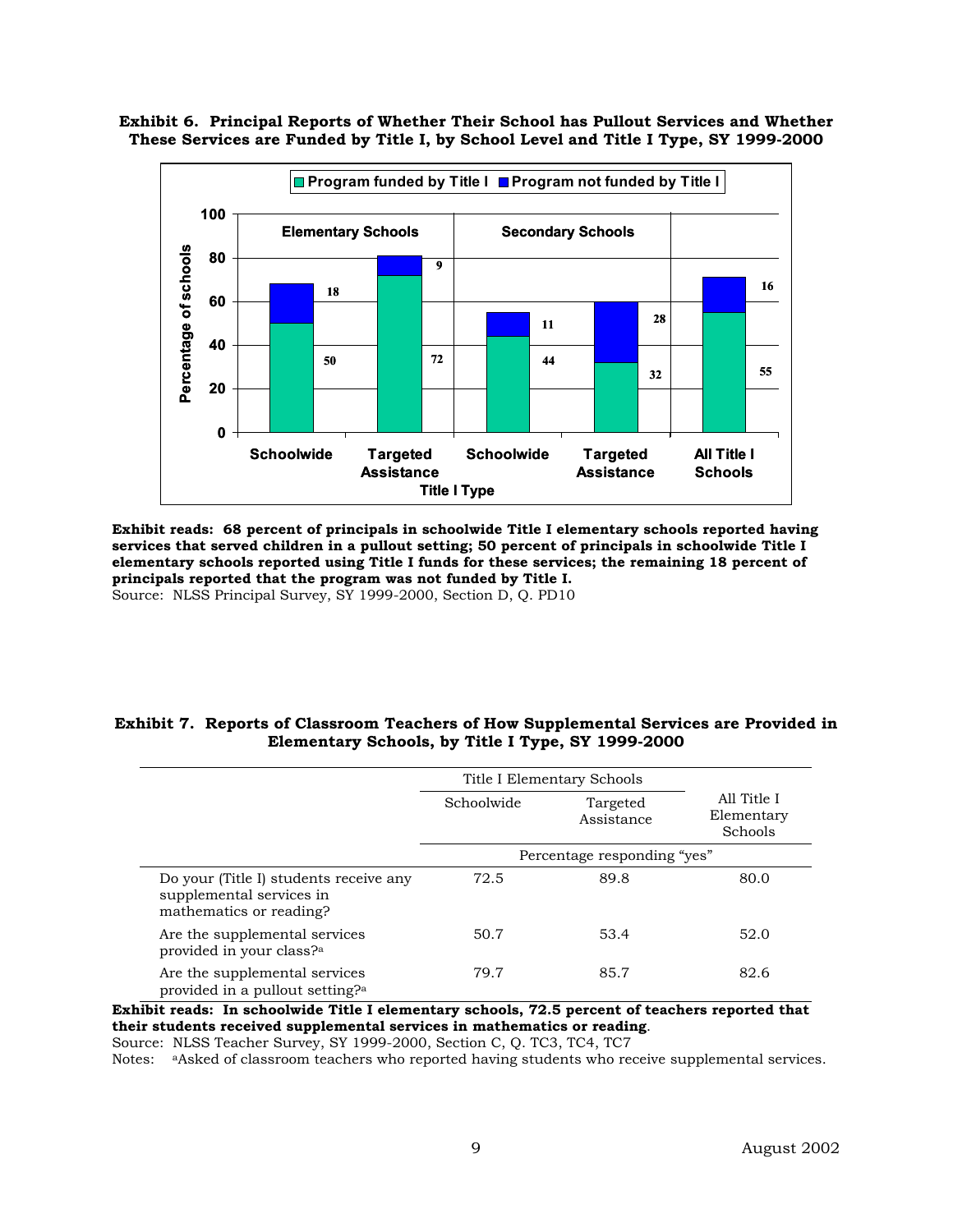Overall, in SY 1999-2000, 92 percent of the principals reported having teacher aides in their schools. Principals who reported having teacher aides in their schools were asked the extent to which aides engaged in specific activities. Most aides appear to be assisting with instruction rather than working on clerical tasks. [8](#page-9-0) 

About half the principals reported that teacher aides worked with students in groups "to a great extent" and 36 percent reported that aides worked one-on-one with students. Less than 10 percent reported that aides worked with the whole class, with parents, or performed clerical tasks.

There were no significant differences in the use of teacher aides by poverty status or Title I program type, with one exception— 8.6 percent of principals in schoolwides reported that teacher aides worked with the whole class compared with 2.6 percent of principals in targeted assistance schools.

Exhibit 8 shows the use of teacher aides to provide supplemental or special instructional services in elementary schools, either alone or under the direction of a teacher. Among schools that offered supplemental instructional services, 80 percent of Title I elementary schools used teacher aides to provide these services in reading and 70 percent to provide instructional services in mathematics. Among schools with more than 10 percent of students with limited English proficiency, 52 percent of the schools that offered services designed to teach English to these students and 66 percent of the schools that taught in the student's native language used teacher aides to provide these services.

Sixty-five percent of principals in schools with teacher aides reported using Title I funds to fund teacher aides. On average, the highest-poverty schools employed more Title I aides than the lowest-poverty schools. For example, the highest-poverty

<span id="page-9-0"></span>8The NLSS did not collect data on the level of teacher supervision over teacher aides' instruction or the education level of aides.

-

elementary schools had an average of four teacher aides funded through Title I compared with two aides in the lowestpoverty elementary schools. This difference was significant.

#### **SCHOOLS MADE EFFORTS TO COORDINATE OTHER SERVICES FOR SPECIAL POPULATIONS WITH TITLE I SERVICES**

In SY 1999-2000, principals in schools with 10 percent or more of students with limited English proficiency or at least one migrant student were asked about the extent to which their school coordinated services to these students with other supplemental or Title I services. Coordination of services can include a number of things such as the sharing of resources or personnel and engaging in joint professional development or joint planning for students.

Overall, 40 percent of principals reported coordinating services for migrant students with other supplemental/Title I services "to a great extent," and 54 percent of principals reported coordinating services for students with limited English proficiency with other services "to a great extent."

Principals of schoolwide elementary schools were significantly more likely to report coordination of services than were principals in targeted assistance elementary schools. For example, about 60 percent of principals in elementary Title I schoolwide schools reported coordinating other services with those for migrant students compared with less than 20 percent of principals in targeted assistance elementary schools.

Principals in schools with high proportions (25 percent or more) of students with limited English proficiency were significantly more likely to report coordinating services than were principals in schools with medium proportions (10 percent – 24.9 percent) of students with limited English proficiency.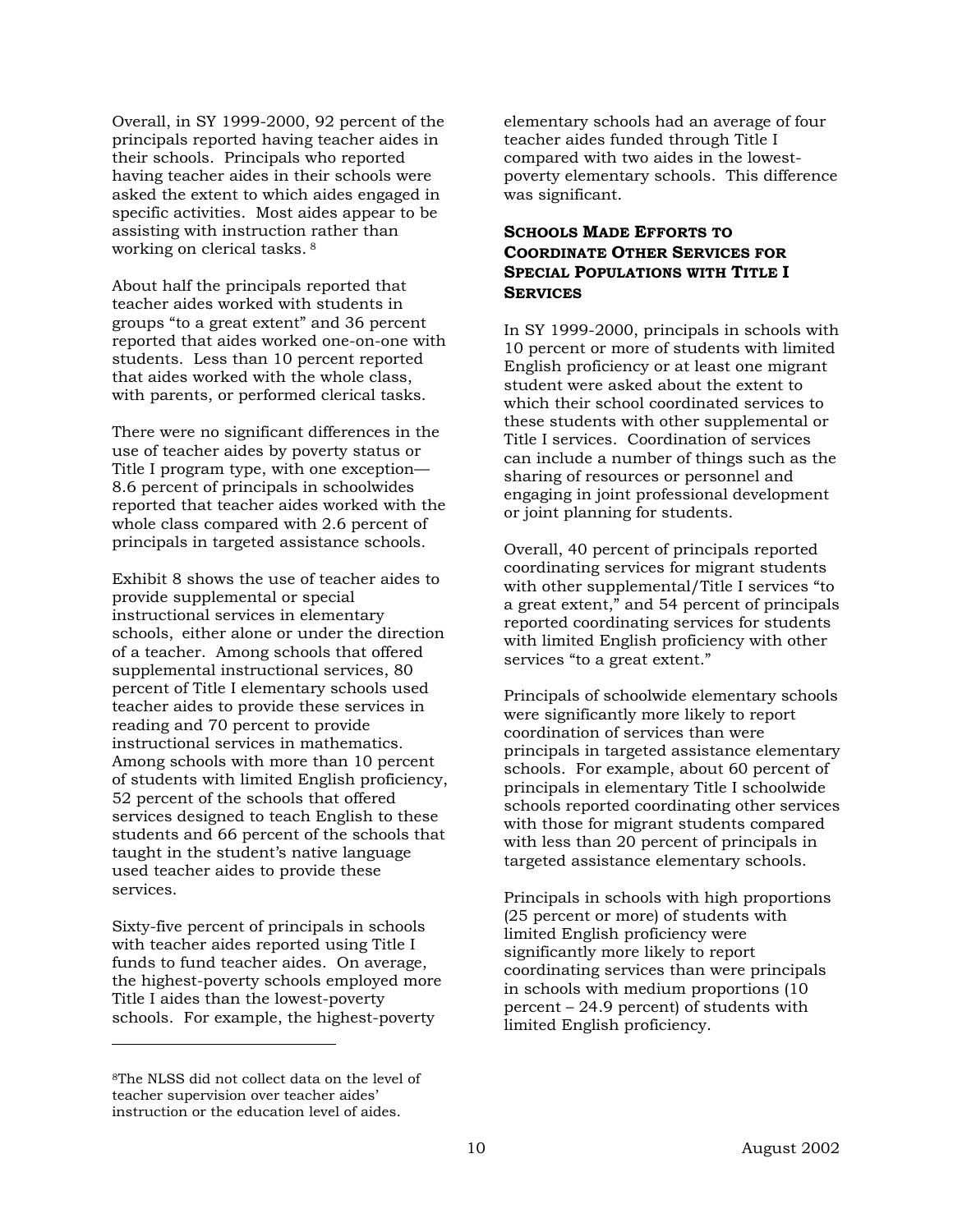#### **Exhibit 8. Reports of Principals Regarding the Use of Teacher Aides, Title I Elementary Schools, SY 1999-2000**

|                                                                                                                                                                       | Title I Elementary Schools         |                                     |                                      |
|-----------------------------------------------------------------------------------------------------------------------------------------------------------------------|------------------------------------|-------------------------------------|--------------------------------------|
|                                                                                                                                                                       | Lowest-<br>poverty<br>$(0-34.9\%)$ | Highest-<br>poverty<br>$(75-100\%)$ | All Title I<br>Elementary<br>Schools |
|                                                                                                                                                                       | Percentage responding "yes"        |                                     |                                      |
| Does your school have teacher aides?                                                                                                                                  | 94.3                               | 93.8                                | 93.5                                 |
| Are Title I funds used to fund them? <sup>a</sup>                                                                                                                     | 54.5                               | 73.6                                | 59.3                                 |
| Are any of your other supplemental/Title I services in<br>reading provided by teacher aides? <sup>b</sup>                                                             | 86.0                               | 78.2                                | 80.0                                 |
| Are any of your other supplemental/Title I services in<br>mathematics provided by teacher aides? <sup>c</sup>                                                         | 68.1                               | 61.9                                | 69.5                                 |
| Are any of your instructional services specially<br>designed to teach English to students with limited<br>English proficiency provided by teacher aides? <sup>d</sup> | $-f$                               | 52.1                                | 52.1                                 |
| Are any of your instructional services in the student's<br>native language provided by teacher aides? <sup>e</sup>                                                    |                                    | 54.8                                | 65.6                                 |

#### **Exhibit reads: 94.3 percent of principals in the lowest-poverty Title I elementary schools reported that their school had teacher aides.**

Source: NLSS Principal Survey, SY 1999-2000, Section D, Q. PD10, PD13, PD13A, PD13B, PD13C

Notes: aAsked of principals who reported that their school had teacher aides.

 bAsked of principals who reported that their school had teacher aides and that their school offered supplemental services in reading.

 cAsked of principals who reported that their school had teacher aides and that their school offered supplemental services in mathematics.<br><sup>d</sup>Asked of principals in schools with more than 10 percent of students with limited English

 proficiency who reported that their school had teacher aides and that their school offered services specially designed to teach English to students with limited English proficiency. eAsked of principals in schools with more than 10 percent of students with limited English proficiency who reported that their school had teacher aides and that their school offered services in the student's native language

f<sub>1</sub> Small sample size.

#### **SUMMARY**

- Principals in both schoolwide and targeted assistance schools reported that changes under the 1994 reauthorization of Title I helped their school.
- Compared with principals in targeted assistance schools, principals in schoolwide schools were significantly more likely to report that:
- o Changes in Title I legislation had increased their flexibility in identifying students for services, minimizing pullout programs, and extending learning time;
- o They faced fewer challenges in terms of district control of funds in coordinating federal resources with other funds; and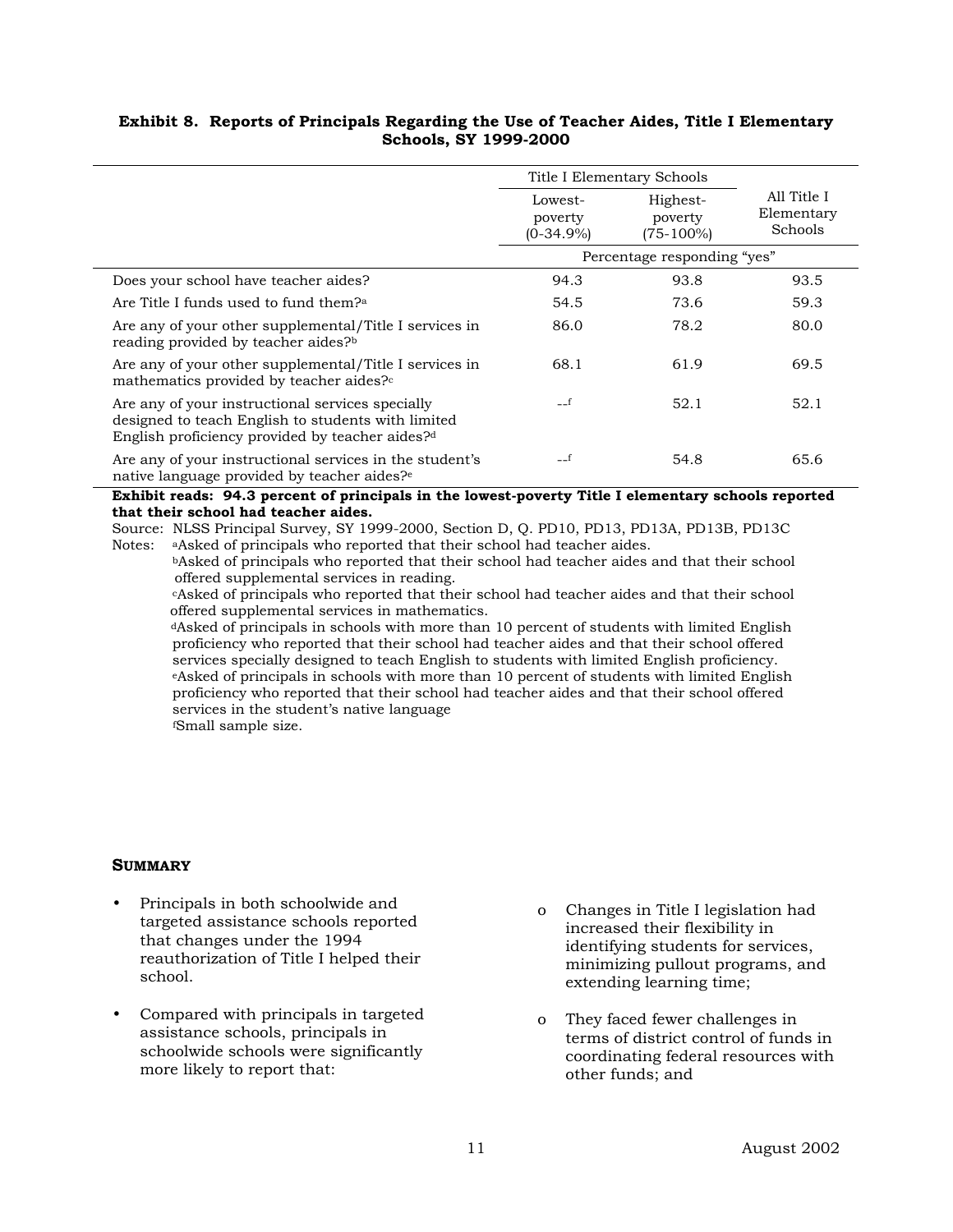- o Services for migrant students or students with limited English proficiency (in elementary schools offering such services) were coordinated "to a great extent" with other supplemental services.
- About 70 percent of all Title I schools offered some type of extended-time instructional programs (before- or afterschool, summer or intersession programs, extended school year programs):
	- o The percentage of Title I schools offering before- or after-school programs increased from SY 1998- 1999 to SY 1999-2000;
	- o With some exceptions, the highestpoverty schools were significantly more likely than the lowest-poverty schools to offer programs for longer periods of time, particularly those that extended the school year; and
	- o Extended-time programs served between 15-20 percent of students, although programs offered by the highest-poverty schools served larger percentages of students in those schools compared with programs offered by the lowestpoverty schools.
- Most of the schools offered supplemental reading instruction, and close to 70 percent offered supplemental mathematics instruction, all largely funded by Title I funds.
- Supplemental instructional services occurred in both pullout and in-class settings in both schoolwide and targeted assistance schools.
- Half of teachers who reported that their students were pulled out of class to receive supplemental services reported that those students missed core academic instruction.
- Almost all schools had teacher aides in their schools:
	- o Most of these aides assisted with instruction; and
	- o Sixty-five percent of schools used Title I resources to fund these positions.